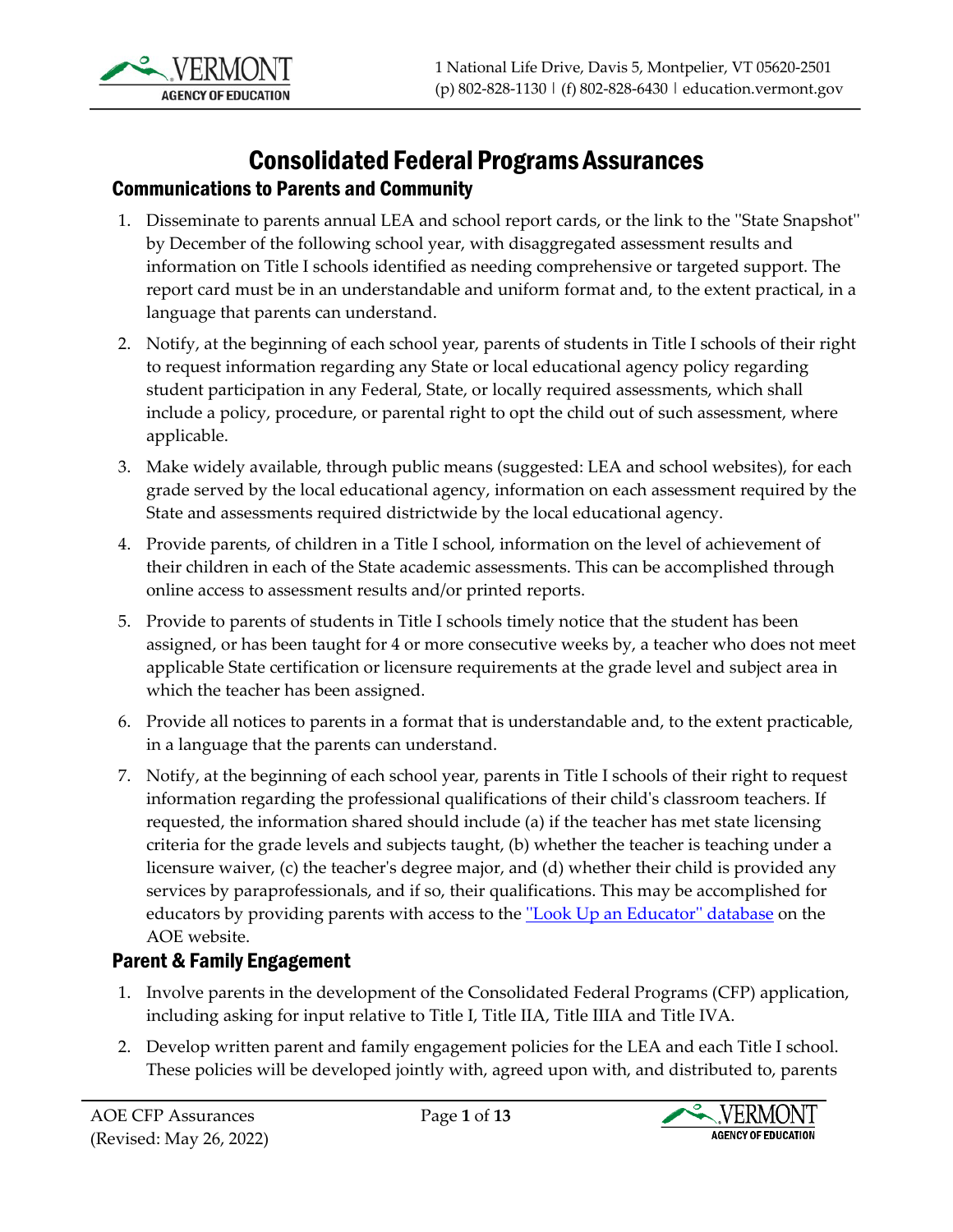and family members of participating children. The LEA PFE policy shall be incorporated into the local educational agency's plan and describe the agency's expectations for parent and family involvement. Title I schools are also required to have a Parent-School Compact.

- 3. Conduct an annual evaluation of the content and effectiveness of the parent and family engagement policy in improving the academic quality of the school. Use the evaluation findings to design evidence-based strategies for more effective parental involvement and to revise the parent and family engagement policies.
- 4. Involve parents and family members of children receiving services under Title I in the decisions regarding how funds reserved under the Parent & Family Engagement set-aside are used.
- 5. Submit, if the LEA CFP plan is unsatisfactory to any parents, the parents' comments when the LEA submits its application to the State.

## Comprehensive Needs Assessment

1. Conduct a comprehensive needs assessment for the LEA and for each school operating a Title I Schoolwide Program that meets all requirements for fund use under ESEA.

# Professional Learning

- 1. Conduct a periodic needs assessment that includes local needs for professional learning and hiring taking into account the activities that are needed to (1) give teachers the means (including subject matter knowledge, teaching, and technology skills) to provide students with the opportunity to meet challenging state and local student academic achievement standards, (2) give principals the instructional leadership skills to help teachers to provide students with the opportunity to meet challenging state and local student academic achievement standards, (3) Provide low-income and minority students greater access to effective teachers, principals and other school leaders. In conducting the needs assessment, consider information such as:
	- a. student achievement data;
	- b. information about teacher qualifications;
	- c. projections of teacher supply in critical areas;
	- d. student enrollment data;
	- e. information on evidence-based research on proposed programs and strategies;
	- f. educator evaluations; and
	- g. any additional data sources as deemed necessary to fully understand the professional development and staffing needs of the system.
- 2. Align the professional learning provided to teachers and principals with challenging State academic content standards, student academic achievement standards, State assessments, and the curricula and programs tied to those standards.
- 3. Base professional learning activities on a review of evidence-based research that will have a substantial, measurable, and positive impact on student academic achievement, and will be used as part of a broader strategy to eliminate the achievement gap that separates the performance of low-income and minority students from other students.

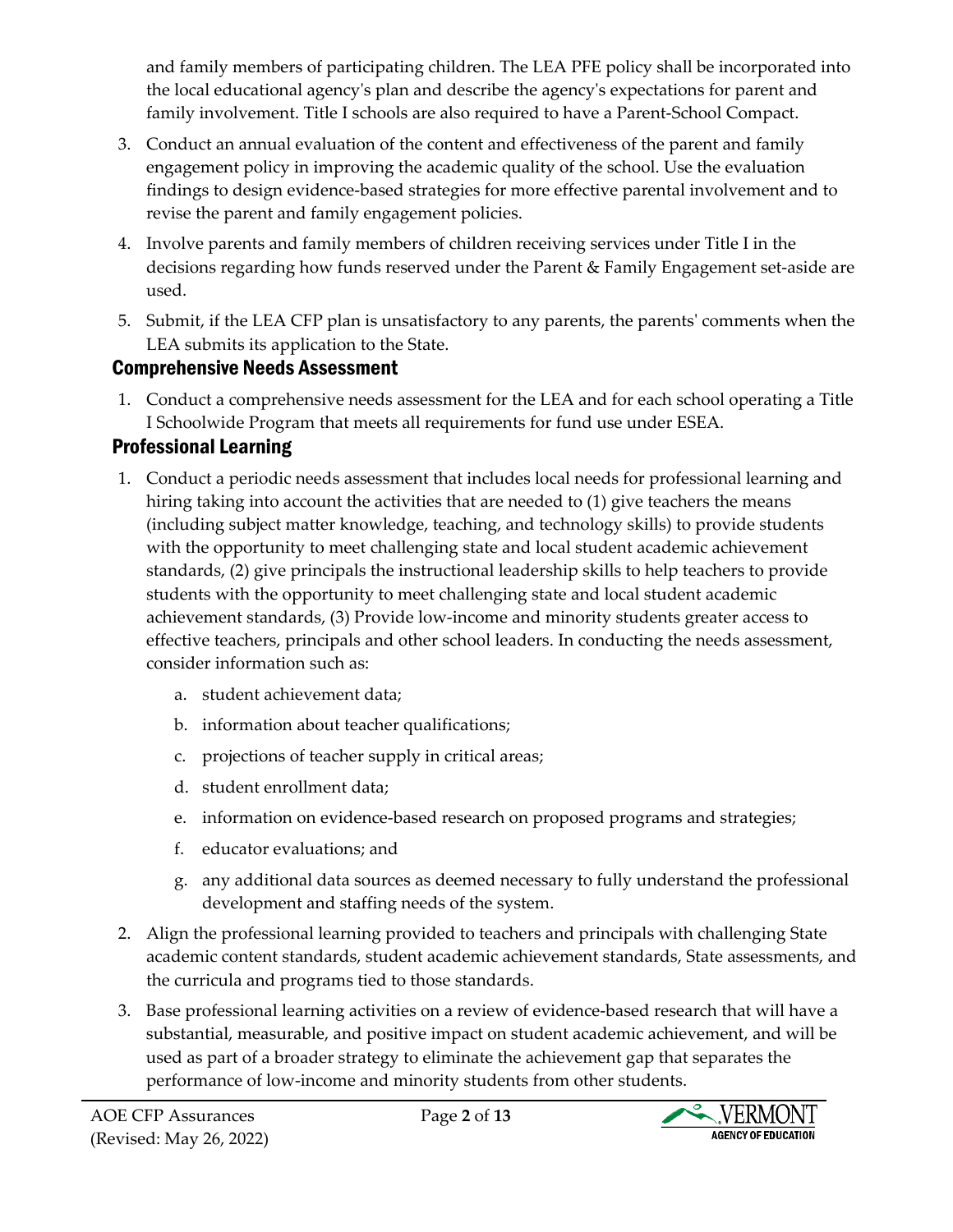- 4. Coordinate professional learning activities authorized under Title II, Part A with professional learning activities provided through other Federal, State, and local programs.
- 5. Ensure that professional learning funded by LEA's Title II Part A Supporting Effective Instruction allocation meets the data-supported needs of teachers (including teacher mentors) and principals.
- 6. Provide professional learning and development to enable teachers to (1) address the learning needs of all students, including students with disabilities, English learners, and gifted students; (2) provide students with the opportunity to meet challenging state and local student academic achievement standards, (including subject matter knowledge, teaching, and technology skills; (3) involve parents in their child's education; and (4) understand and use data and assessments to improve student achievement and protect student privacy.
- 7. Ensure that the professional learning meets the ESEA definition of professional learning including activities that:
	- a. Are an integral part of school and local educational agency strategies for providing educators with the knowledge and skills necessary to enable students to succeed in a well-rounded education and to meet the challenging State academic standards;
	- b. Are sustained (not stand-alone, 1-day, or short term workshops), intensive, collaborative, job-embedded, data-driven, and classroom-focused in order to have a positive and lasting impact on classroom instruction and the teacher's performance in the classroom; and
	- c. Are an integral part of broad schoolwide and LEA-wide educational improvement plans; and as a whole, are no less than annually evaluated for their impact on increased teacher effectiveness and improved student academic achievement, and the findings of the evaluations are used to improve the quality of professional learning.

## Homeless Education

- 1. Provide transportation to and from the school of origin for homeless students, if requested by the parent, so the child can continue his or her educational experience uninterrupted.
- 2. Adopt policies and practices to ensure that homeless students are not stigmatized or segregated on the basis of their status as homeless.
- 3. Review and revise any policies that may act as barriers to the identification and enrollment of homeless children and youth.
- 4. In accordance with the homeless student's best interest, the LEA must continue the student's education in the school of origin for the duration of homelessness:
	- a. In any case in which a family becomes homeless between academic years or during the academic year; and
	- b. For the remainder of the academic year, if the student becomes permanently housed during an academic year; or
	- c. Enroll the student in any public school that non-homeless students, who are living in the same attendance area as the homeless student, are eligible to attend.
- 5. In determining the best interest of the homeless student, the LEA must:

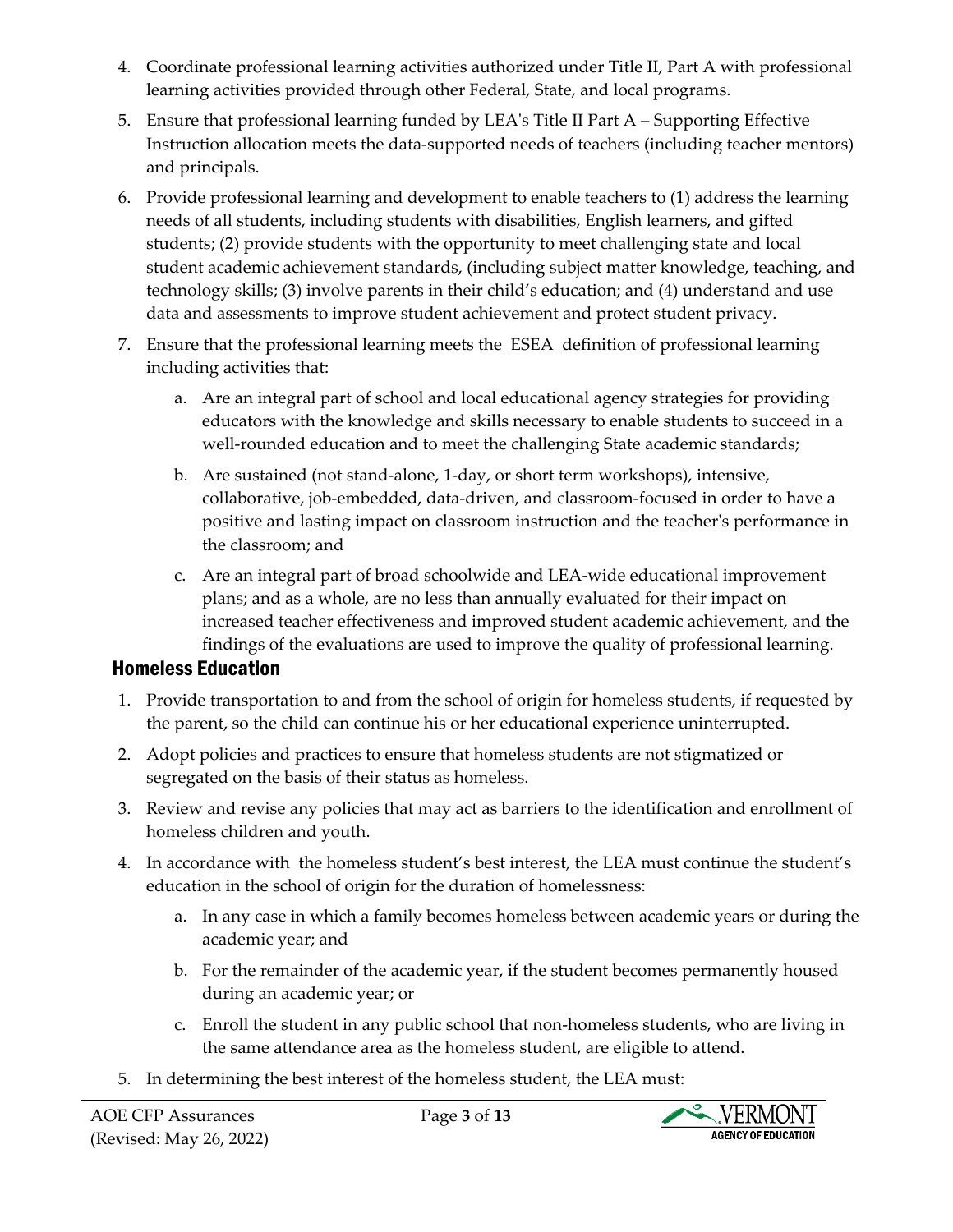- a. To the extent feasible, keep a homeless student in the school of origin, except when doing so is contrary to the wishes of the student's parent or guardian;
- b. consider student-centered factors related to the child or youth's best interest;
- c. Provide a written explanation, including a statement of the right to appeal, to the student's parent or guardian, if the LEA sends such student to a school other than the school of origin or a school requested by the parent or guardian; and
- d. In the case of an unaccompanied youth, ensure that the designated homeless liaison assists in placement or enrollment decisions, considers the views of such unaccompanied youth, and provides notice to such youth of the right to appeal.
- 6. If a dispute arises over school selection or enrollment in a school, the student shall be immediately admitted to the school in which enrollment is sought, pending resolution of the dispute, including all available appeals.
- 7. The school selected shall immediately enroll the homeless student, even if the student is unable to produce records normally required for enrollment, such as previous academic records, medical records and proof of residency.
- 8. Provide services to homeless children and youth that are comparable to services offered to other students in the school selected, including transportation, educational services for which the child or youth meets the eligibility criteria (programs for children with disabilities, programs for English learners, programs for gifted and talented students), programs in career and technical education, before-and after-school programs, and school nutrition programs.
- 9. The LEA must designate a liaison for students experiencing homelessness, even if there are no students currently identified. The liaison must ensure that:
	- a. Homeless children and youths are identified by school personnel and through coordination activities with other entities and agencies;
	- b. Homeless students enroll in and have full and equal opportunity to succeed in school;
	- c. Homeless students and their families receive educational services for which they are eligible, including free meals, Title I, Part A services, public pre-school programs and/or Head Start; and referrals to health, housing, and other appropriate services;
	- d. Parents or guardians of homeless students are informed of the educational and related opportunities available to their children and are provided with meaningful opportunities to participate in the education of their children;
	- e. Public notice of the educational rights of homeless students is disseminated in schools and other places where homeless students and their families receive services;
	- f. Enrollment disputes are mediated;
	- g. The parent or guardian of a homeless student or any unaccompanied youth is fully informed of all transportation services including transportation to the school of origin, if that is the school placement;
	- h. School personnel providing services under McKinney-Vento receive professional development and other support; and

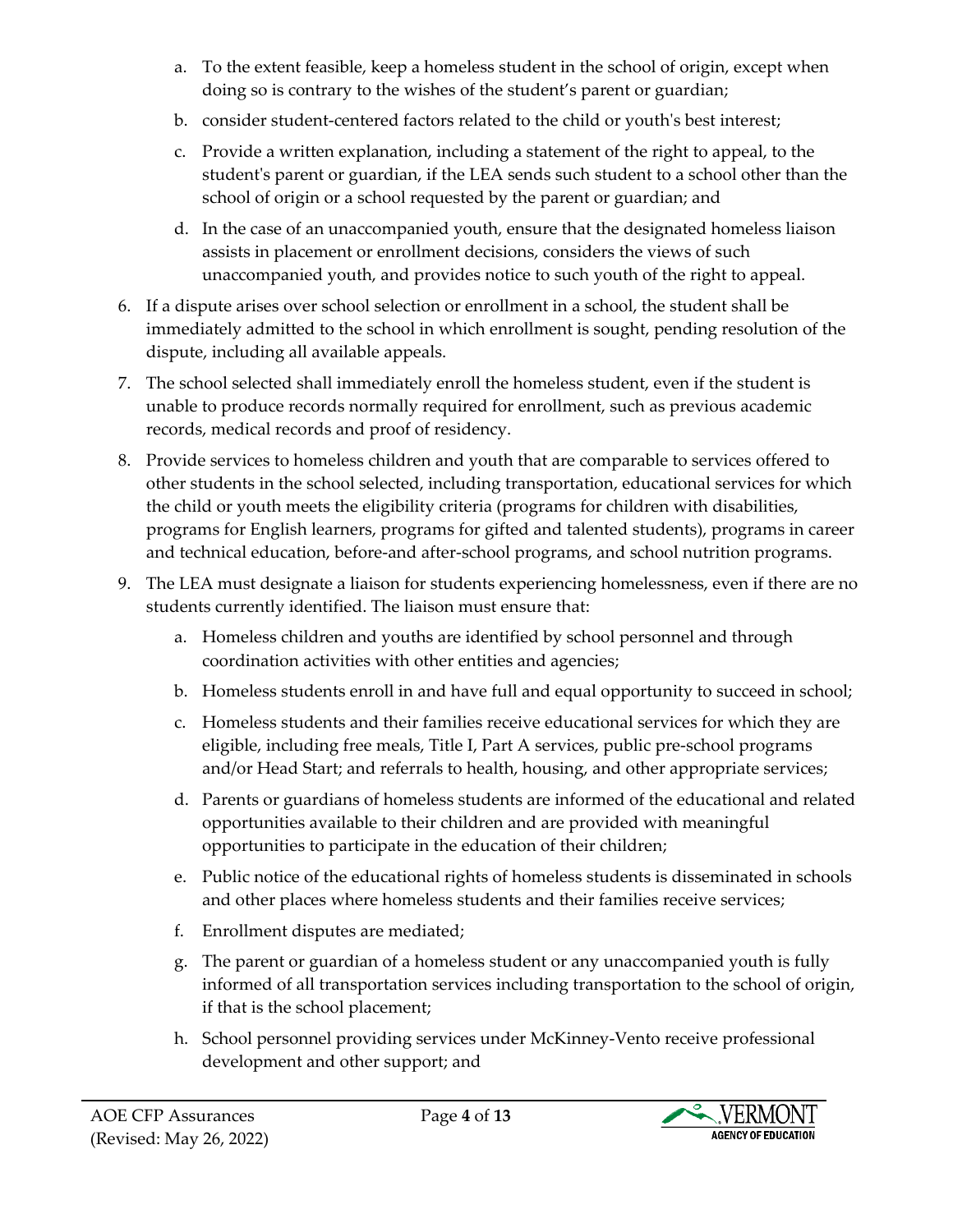- i. Unaccompanied youths are enrolled in school, have opportunities that are the same as other youth, and are informed of their status as independent students under the Higher Education Act, receive support to prepare for college and obtain assistance to receive verification for their FAFSA.
- 10. Inform school personnel, service providers, and advocates working with homeless families, parents and guardians of homeless children and youth, and homeless children and youth of the duties of the local liaison.
- 11. Coordinate and collaborate with the State Coordinator and community and school personnel responsible for the provision of education and related services to homeless children and youth. Such coordination must include collecting and providing to the State Coordinator reliable, valid, and comprehensive data on homeless children and youth.

## Persistently Dangerous Schools

1. Allow a student that attends a persistently dangerous school, as designated by the State, or who has been a victim of a violent criminal offense on the grounds of the public school the student attends, to transfer to a safe public school within the LEA.

## **Consultation**

- 1. Provide for systematic consultation with parents of elementary and secondary school children, teachers and administrators, and other groups such as librarians, school counselors and pupil services personnel, other school leaders, paraprofessionals (including organizations representing such individuals), specialized instructional support personnel, community partners, and other organizations or partners with relevant and demonstrated expertise in programs and activities in the planning, design and implementation of all activities and strategies described in the Consolidated Federal Programs application. A description of this process must be on file at the LEA office.
- 2. Consult with representatives of important stakeholder groups in the preparation and implementation of the CFP application, including planning for professional learning. These groups include parents of children attending elementary and secondary schools in the LEA, teachers, administrators, independent school representatives and others.

## English Learners

- 1. Implement effective means of outreach that include holding regular meetings for the purpose of formulating and responding to recommendations from parents of students who are English learners. Regularly provide parents with information to assist them in becoming active participants in their children's education, i.e., attaining English proficiency, achieving at high levels within a well-rounded education, and meeting challenging State academic standards expected of all students. All notices to parents should be provided in an understandable and uniform format and, to the extent practicable, in a language that parents can understand.
- 2. Improve the education of English learners by assisting the children to learn English and meet the challenging State academic standards using effective approaches and methodologies.
- 3. Provide, through report to Vermont Agency of Education, such data as requested. Data includes but is not limited to; a description of the programs and activities conducted by the entity with funds received, proficiency status of English learners, and information on those exiting language instruction educational programs.

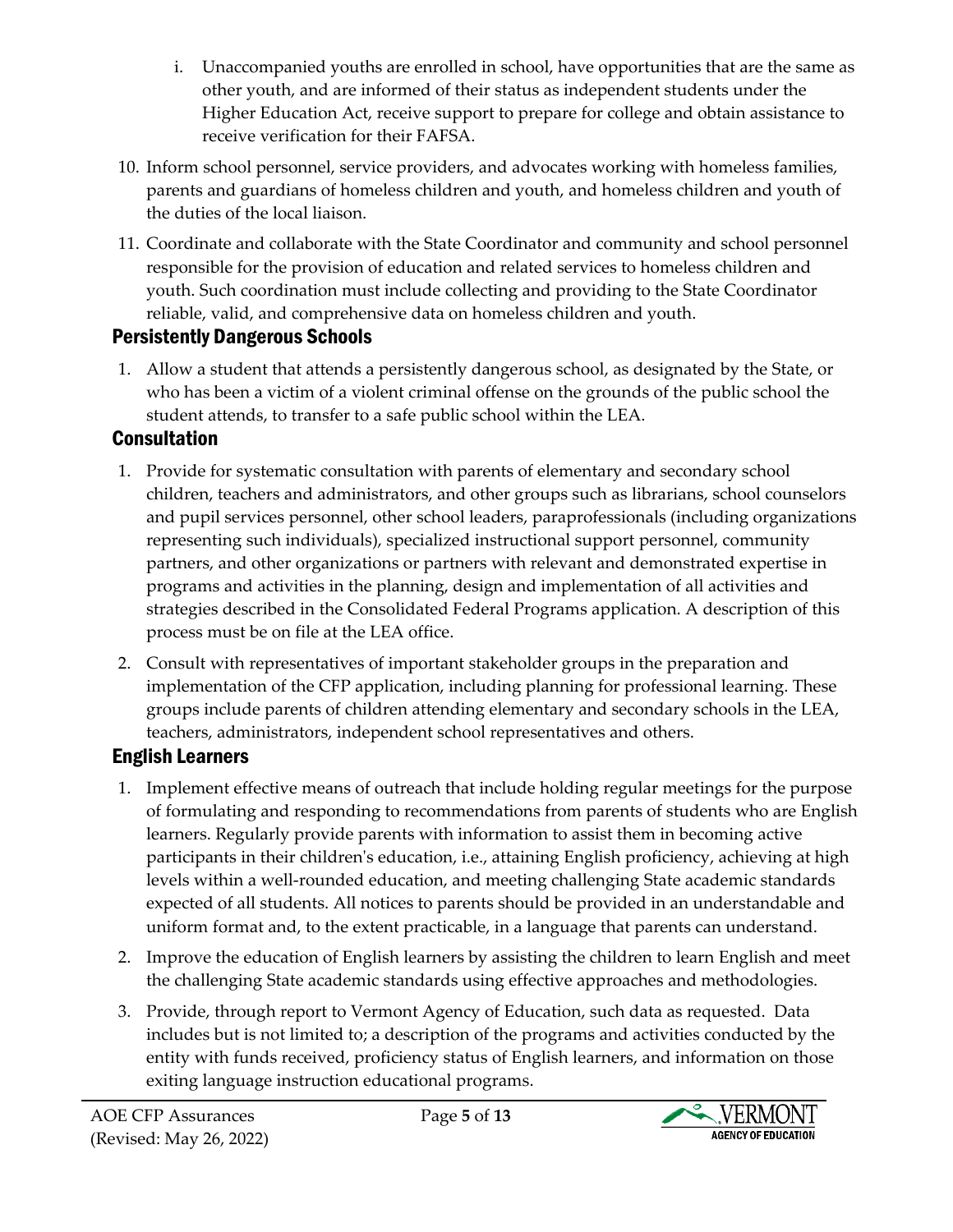- 4. Ensure that English learners are included in state assessments as outlined by the federal Elementary & Secondary Education Act.
- 5. Assess annually the English language proficiency of all English Learners in reading, writing, speaking, and listening, and report data on English language proficiency to the State.
- 6. Certify that all teachers in any language instruction educational program for English learners funded by Title III are fluent in English and any other language used for instruction, including having written and oral communications skills.
- 7. Assure that the LEA and each school is not in violation of any State or Federal law, including State constitutional law and Federal Civil Rights Law, regarding the education of English learners.
- 8. For each local educational agency that uses funds under Title I, Part A, or Title III, Part A, identify all English learners within 30 days of enrollment, and, not later than 30 days after the beginning of the school year (or, for those children who have not been identified as English learners prior to the beginning of the school year but are identified as English learners during the school year, within the first two weeks of the child being placed in a language instruction educational program), the local educational agency shall notify the children's parents of an English learner identified for participation or participating in such a program.
- 9. Ensure that a student shall not be admitted to, or excluded from, any federally assisted education program on the basis of a surname or language-minority status.

## Assessment

1. Participate in National Assessment of Educational Progress (NAEP) testing if the LEA is requested to participate in the State sample.

## Program Reporting and Evaluation

- 1. Maintain such records and provide such information to the Vermont Agency of Education, as may be reasonably required for fiscal audit and program evaluation and federal reporting purposes.
- 2. Annually evaluate CFP Title programs. Use the results of the annual evaluation to make decisions about appropriate changes in programs for the subsequent year.

# Title I, Part A - Improving the Academic Achievement of the Disadvantaged

- 1. Inform eligible schools and parents of schoolwide program authority and the ability to consolidate funds from Federal, State and local sources.
- 2. Coordinate and integrate services provided under Title I with other educational services at the local educational agency or individual school level, such as services for English learners, children with disabilities, migratory children, American Indian, Alaska Native, and Native Hawaiian children, and homeless children and youths, in order to increase program effectiveness, eliminate duplication, and reduce fragmentation of the instructional program.
- 3. Ensure that all teachers and paraprofessionals working in a program supported with Title I funds meet applicable State certification and licensure requirements, including any requirements for certification obtained through alternative routes to certification.
- 4. Comply at a minimum, when providing early childhood services, with the performance

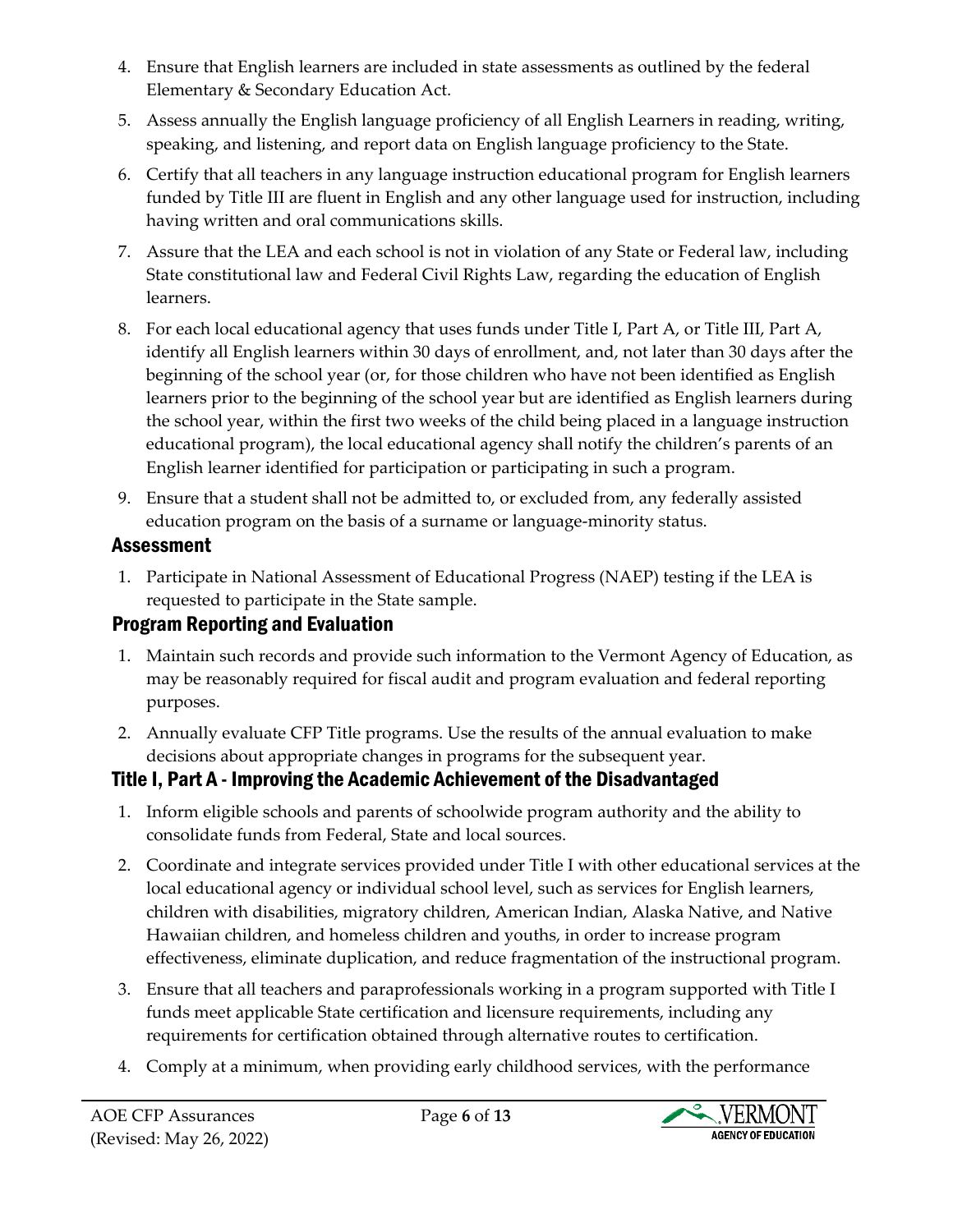Standards of Head Start.

- 5. Assist each Title I school in the development or identification of examples of high quality, effective curricula consistent with the State Plan.
- 6. Assure that migratory children and former migratory children who are eligible to receive Title I, Part A services are selected to receive services on the same basis as other children are selected to receive Title I, Part A services.
- 7. Be able to describe how teachers and school leaders, in consultation with parents, administrators, paraprofessionals, and specialized instructional support personnel, in schools operating a targeted assistance school program, will identify the eligible children most in need of services under Title I.

# Student Support and Academic Enrichment -Title IV, Part A

- 1. Conduct a comprehensive needs assessment of the local educational agency or agencies proposed to be served under this subpart in order to examine needs for improvement of:
	- a. Access to, and opportunities for, a well-rounded education for all students;
	- b. School conditions for student learning in order to create a healthy and safe school environment; and
	- c. Access to personalized learning experiences supported by technology and professional development for the effective use of data and technology.
- 2. Obtain prior written, informed consent from the parent of each child who is under 18 years of age to participate in any mental-health assessment or service that is funded under Title IV, Part A and conducted in connection with an elementary school or secondary school under Title IV, Part A.
- 3. Not use funds under Title IV, Part A for medical services or drug treatment or rehabilitation, except for integrated student supports, specialized instructional support services, or referral to treatment for impacted students, which may include students who are victims of, or witnesses to, crime or who illegally use drugs.
- 4. Use evidence-based strategies, to the extent that the State determines such evidence is reasonably available, if using Title IVA funds to provide comprehensive school-based mental health services, implement drug and violence presentation activities and programs, and/or design and implement a locally tailored plan to reduce exclusionary discipline practices.
- 5. Engage in initial and continued consultation with parents, teachers, principals, other school leaders, specialized instructional support personnel, students, community- based organizations, local government representatives (which may include a local law enforcement agency, local juvenile court, local child welfare agency, or local public housing agency), Indian tribes or tribal organizations that may be located in the region served by the local educational agency (where applicable), and others with relevant and demonstrated expertise in programs and activities designed to meet the purpose of this subpart and to coordinate such implementation with other related strategies, programs, and activities being conducted in the community.
- 6. The LEA will prioritize the distribution of funds to schools served by the local educational agency, or consortium of such agencies, that:

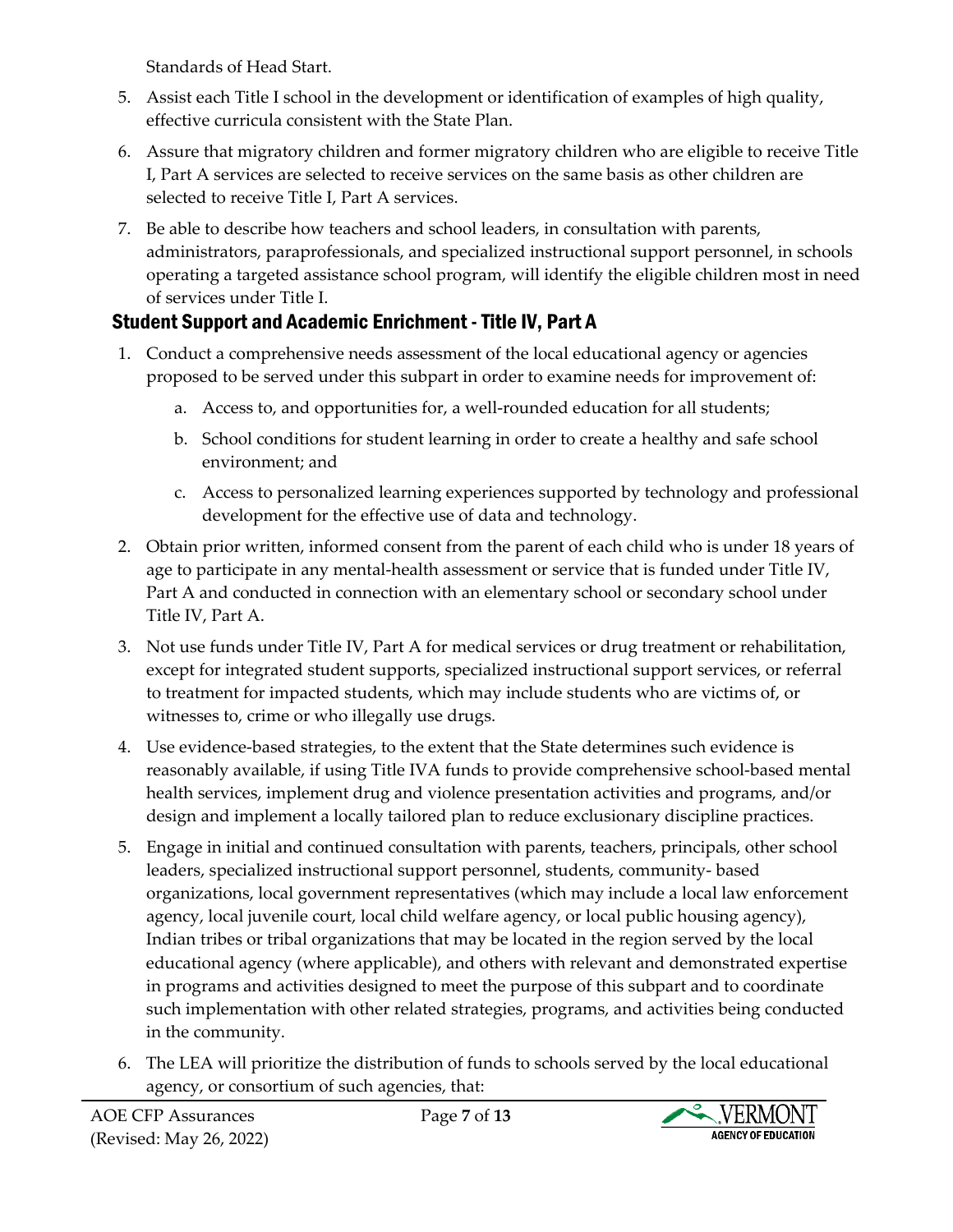- a. Are among the schools with the greatest needs, as determined by such local educational agency, or consortium;
- b. Have the highest percentages or numbers of children in poverty and population;
- c. Are identified for comprehensive support and improvement;
- d. Are implementing targeted support and improvement; or
- e. Are identified as a persistently dangerous public elementary school or secondary school.
- 7. LEAs receiving an allocation of at least \$30,000 will use:
	- a. Not less than 20 percent of funds received under this subpart to support one or more of the activities under well-rounded education; AND
	- b. Not less than 20 percent of funds received under this subpart to support one or more of the activities under safe and healthy students; AND
	- c. A portion of the funds received under this subpart to support one or more activities related to the effective use of technology, without spending more than 15 percent on technology infrastructure, including devices and software
- 8. LEAs receiving an allocation of less than \$30,000 will use:
	- a. Not less than 20 percent of funds received under this subpart to support one or more of the activities under well-rounded education; OR
	- b. Not less than 20 percent of funds received under this subpart to support one or more of the activities under safe and healthy students; OR
	- c. A portion of the funds received under this subpart to support one or more activities related to the effective use of technology, without spending more than 15 percent on technology infrastructure, including devices and software
- 9. Annually report to the State how funds are being used under Title IV, Part A, including the degree to which the LEA has made progress towards meeting the objectives and outcomes described in the Title IVA grant application.

## Safe and Drug-Free Schools and Communities

- 1. The LEA assures that it will continue to provide a drug-free workplace by:
	- a. Publishing a statement notifying employees that the unlawful manufacture, distribution, dispensing, possession, or use of a controlled substance is prohibited in the grantee's workplace and specifying the actions that will be taken against employees for violations of such prohibition;
	- b. Establishing an on-going drug-free awareness program to inform employees about:
		- I. The dangers of drug abuse in the workplace,
		- II. The grantee's policy of maintaining a drug-free workplace,
		- III. Any available drug counseling, rehabilitation, and employee assistance programs, and
		- IV. The penalties that may be imposed upon employees for drug abuse violations

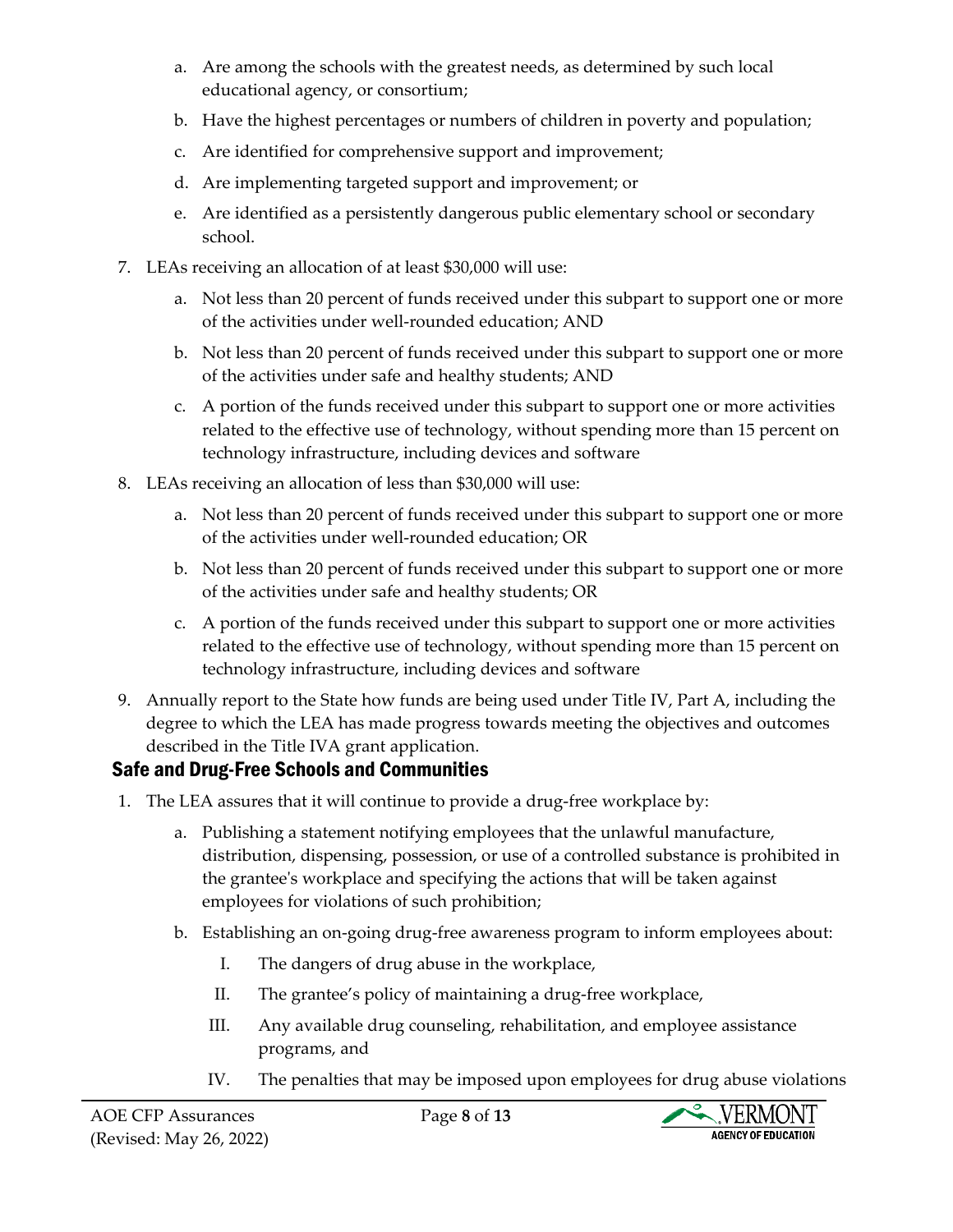occurring in the workplace;

- c. Making it a requirement that each employee to be engaged in the performance of the grant be given a copy of the statement;
- d. Including in the statement required in (a) above that, as a condition of employment under the grant, the employee will abide by the terms of the statement, and notify the employer in writing of his or her conviction for a violation of a criminal drug statute occurring in the work-place no later than five calendar days after such conviction;
- e. Notifying the agency, in writing, within ten calendar days after receiving notice from an employee or otherwise receiving actual notice of such conviction. Employers of convicted employees must provide notice, including position title, to: Director, Grants and Contracts Service, U.S. Department of Education, 400 Maryland Avenue, SW (Room 3124, GSA Regional Office Building No. 3), Washington, DC 20202-4571. Notice shall include the identification number(s) of each affected grant;
- f. Taking one of the following actions, within 30 calendar days of receiving notice with respect to any employee who is so convicted:
	- I. Taking appropriate personnel action against such an employee, up to and including termination, consistent with the requirements of the Rehabilitation Act of 1973, as amended, or
	- II. Requiring such employee to participate satisfactorily in a drug abuse assistance or rehabilitation program approved for such purposes by a Federal, State, or local health, law enforcement, or other appropriate agency, and
	- III. Making a good faith effort to continue to maintain a drug-free workplace through implementation of the above.
- 2. Assure that each school within the LEA will adopt and implement policies regarding any student/staff that brings a weapon to school, which complies with Vermont and Federal law (ESEA, §8561(d) and VT Title 16, §1166).

# Fiscal

- 1. Use funds only to supplement, not supplant the level of funds from non-federal sources. The use of federal funds will not result in a decrease in state or local funds for a particular activity, which, in the absence of federal funds, would have been available to conduct an activity supported by the programs authorized in the CFP application. Ensure that each Title's specific rule is being met.
- 2. As required by Section 1352, Title 31 of the U.S. Code, and implemented at 34 CFR Part 82, for persons entering into a grant or cooperative agreement over \$100,000, as defined at 34 Part 82, Sections 82.105 and 82.110, the applicant certifies that:
	- a. No Federal appropriated funds have been paid or will be paid, by or on behalf of the undersigned, to any person for influencing or attempting to influence an officer or employee of any agency, a Member of Congress, an officer or employee of Congress, or an employee of a Member of Congress in connection with the making of any Federal grant, the entering into of any cooperative agreement, and the extension, continuation, renewal, amendment, or modification of any Federal grant or

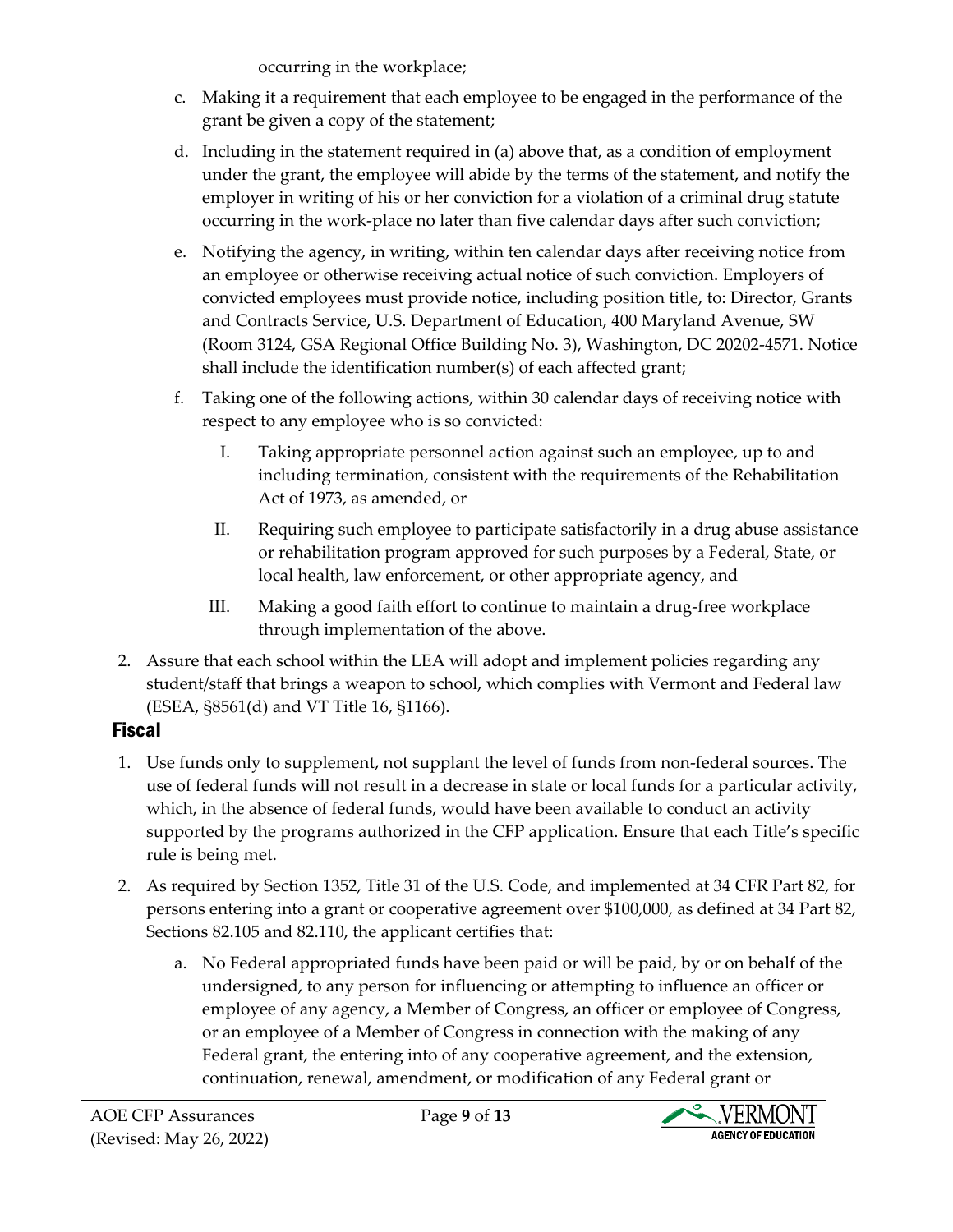cooperative agreement;

- b. If any funds other than Federal appropriated funds have been paid or will be paid to any person for influencing or attempting to influence an officer or employee of any agency, a member of Congress, an officer or employee of Congress, or an employee of a Member of Congress in connection with the Federal grant or cooperative agreement, the undersigned shall complete and submit Standard Form - LLL, "Disclosure Form to Report Lobbying," in accordance with its instructions;
- c. The undersigned shall require that the language of this certification be included in the award documents for all sub awards at all tiers (including subgrants, contracts under grants and cooperative agreements, and subcontracts).
- 3. As required by Executive Order 12549, Debarment and Suspension, and implemented at 34 CFR Part 85, for prospective participants in primary covered transactions, as defined at CFR Part 85, Sections 85.105 and 85, certify that applicant and its principals:
	- a. Are not presently debarred, suspended, proposed for debarment, declared ineligible, or voluntarily excluded from covered transactions by any Federal department or agency;
	- b. Have not within a three-year period preceding this application been convicted of or had a civil judgment rendered against them for commission of fraud or a criminal offense in connection with obtaining, attempting to obtain, or performing a public (Federal, State, or local) transaction or contract under a public transaction; violation of Federal or State antitrust statutes or commission of embezzlement, theft, forgery, bribery, falsification or destruction of records, making false statements, or receiving stolen property;
	- c. Are not presently indicted for or other-wise criminally or civilly charged by a governmental entity (Federal, State, or local) with commission of any of the offenses enumerated in paragraph (A) b) of this certification; and
	- d. Have not within a three-year period preceding this application had one or more public transactions (Federal, State, or local) terminated for cause or default.

Where the applicant is unable to certify to any of the statements in this certification, he or she shall attach an explanation to this application.

# General

- 1. Take into account evidence-based research, model programs & findings.
- 2. Collaborate with the State or local child welfare agency to:
	- a. Designate a point of contact if the corresponding child welfare agency notifies the local educational agency, in writing, that the agency has designated an employee to serve as a point of contact for the local educational agency; and
	- b. By not later than 1 year after the date of enactment of the Every Student Succeeds Act, develop and implement clear written procedures governing how transportation to maintain children in foster care in their school of origin when in their best interest will be provided, arranged, and funded for the duration of the time in foster care.

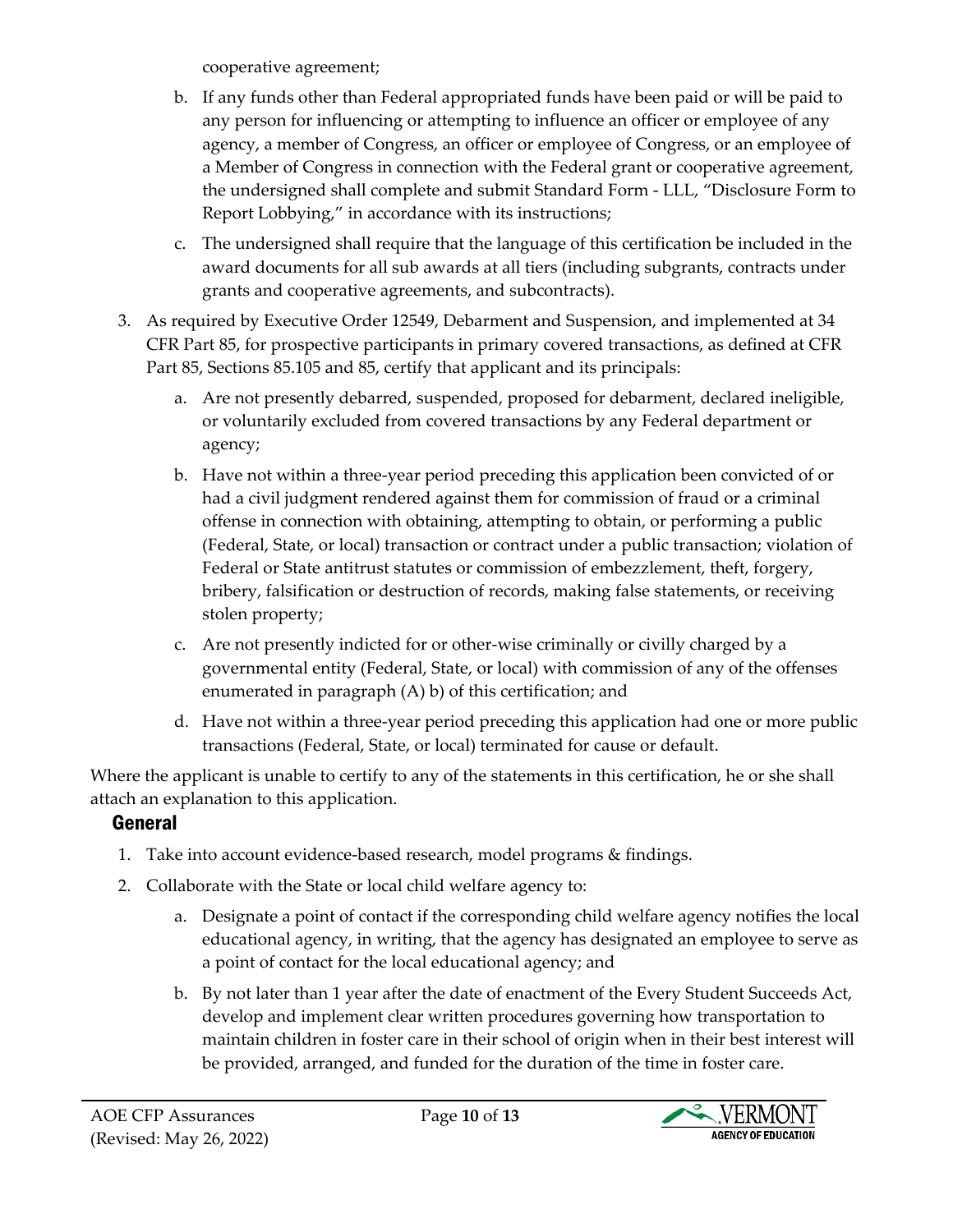- 3. Not discriminate against and deny equal access or a fair opportunity for meeting space to any group officially affiliated with the Boys Scouts of America, or any other youth group listed in Title 36, that wishes to conduct a meeting within a designated open forum or limited public forum.
- 4. Support, coordinate, and integrate services provided under this part with early childhood education programs at the local educational agency or individual school level, including plans for the transition of participants in such programs to local elementary school programs.
- 5. If engaging in a consortium under Title III or Title IVA, utilize an LEA-LEA agreement as outlined by Vermont Act 267.
- 6. Provide, upon request from military recruiters or an institution of higher education, access to secondary school students' names, addresses, and telephone numbers. Parents may request in writing that their child's name not be on the list.
- 7. Describe how the local educational agency will implement strategies to facilitate effective transitions for students from middle grades to high school and from high school to postsecondary education including, if applicable, through coordination with institutions of higher education, employers, and other local partners; and through increased student access to early college high school or dual or concurrent enrollment opportunities, or career counseling to identify student interests and skills.
- 8. Take into consideration how to support programs that coordinate and integrate academic and career and technical education content and work-based learning opportunities.
- 9. Describe how the local educational agency will support efforts to reduce the overuse of discipline practices that remove students from the classroom, which may include identifying and supporting schools with high rates of discipline, disaggregated by each of the subgroups of students.
- 10. Administer each funded program in accordance with all applicable statutes, regulations, program plans, and applications.
- 11. The control of funds provided under each funded program and title to property acquired with program funds will be in a public agency or in a eligible private agency, institution, organization, or Indian tribe, if the law authorizing the program provides for assistance to those entities; and the public agency, eligible private agency, institution, or organization, or Indian tribe will administer the funds and property to the extent required by the authorizing statutes.
- 12. The LEA will adopt and use proper methods of administering each such program, including the enforcement of any obligations imposed by law on agencies, institutions, organizations, and other recipients responsible for carrying out each program; and the correction of deficiencies in program operations that are identified through audits, monitoring, or evaluation.
- 13. The LEA will cooperate in carrying out any evaluation of each such program conducted by or for the State educational agency, the Secretary, or other Federal officials.
- 14. The LEA will use such fiscal control and fund accounting procedures as will ensure proper disbursement of, and accounting for, Federal funds paid to the applicant under each funded

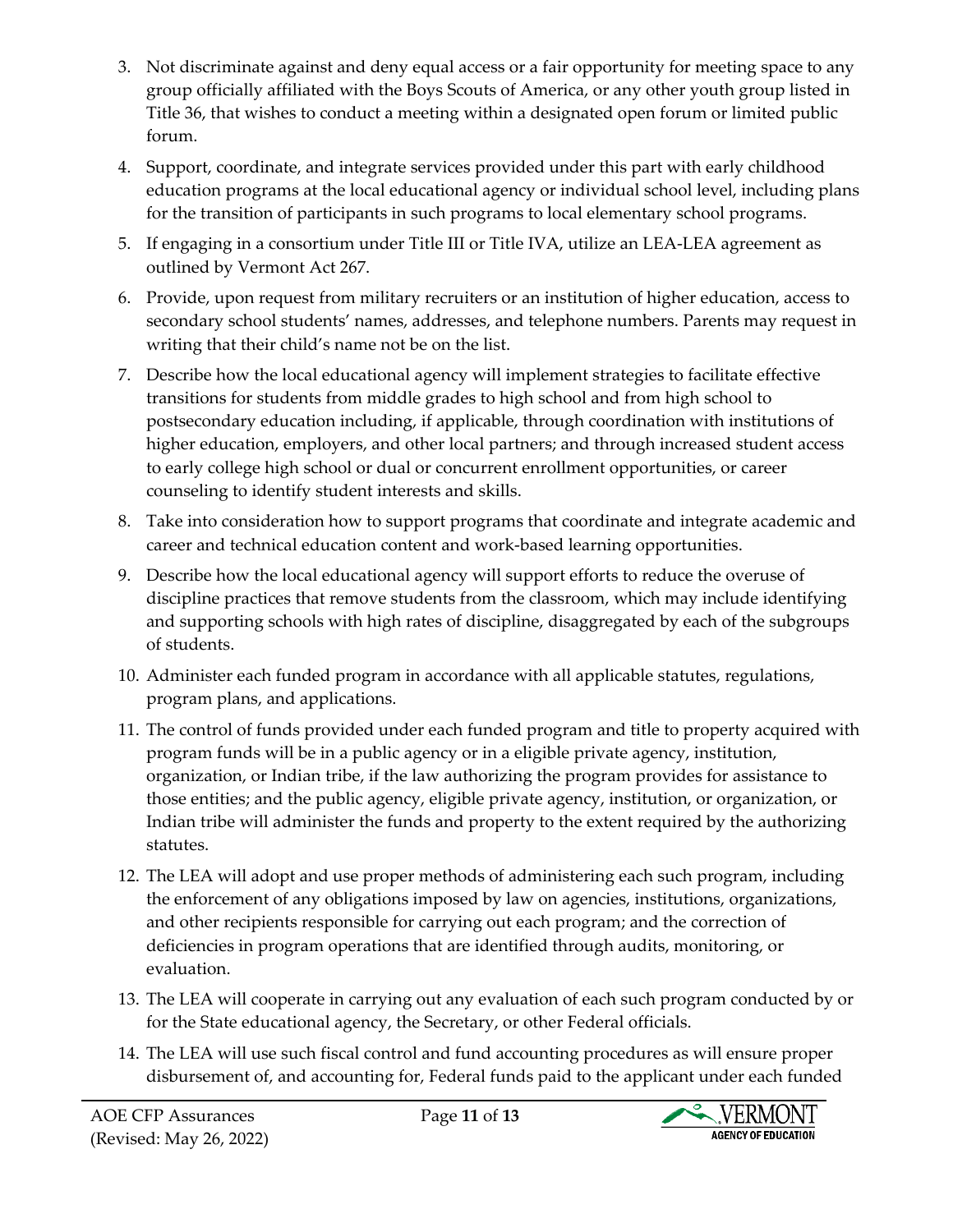program.

- 15. The LEA will submit such reports to the State educational agency (which shall make the reports available to the Governor) and the Secretary as the State educational agency and Secretary may require to enable the State educational agency and the Secretary to perform their duties under each such program; and maintain such records, provide such information, and afford such access to the records as the State educational agency (after consultation with the Governor) or the Secretary may reasonably require to carry out the State educational agency's or the Secretary's duties.
- 16. Before the application was submitted, the LEA assures that it afforded a reasonable opportunity for public comment on the application and considered such comment. Additional Assurances

#### **Title I, Part A - Comparability**

Section 1118(c) of the Elementary and Secondary Education Act (ESEA) permits an LEA to receive Federal Title I, Part A funds only if State and local funds support services in Title I schools that are ''at least comparable'' to services in non-Title I schools. In order to demonstrate satisfy Comparability requirements, LEAs must:

- Provide services in Title I schools that are comparable to those in non-Title I schools;
- Adopt and maintain all required policies and procedures regarding Comparability under ESEA; and
- Complete the Title I Comparability report through the Grants Management System (GMS) each year.

#### **School Prayer Certification**

I certify that no policy of the LEA prevents, or otherwise denies participation in, constitutionally protected prayer in public elementary schools and secondary schools.

- a. Check to certify compliance with the above statement.
- b. Report the number of complaints from the prior year.

## **Supplement, not Supplant**

The local educational agency shall use Federal funds received in this application only to supplement the funds that would, in the absence of such Federal funds, be made available from State and local sources for the education of students participating in programs supported with funds from this application, and not to supplant such funds. For all Titles, except for Title I Part A, the determination of a presumption of supplanting remains as it was in previous years.

To demonstrate compliance with supplement not supplant requirements under Title I Part A, each LEA shall develop and maintain documentation of a specific methodology to allocate State and local funds that results in each Title I school receiving all of the State and local funds it would otherwise receive if it were not receiving Title I, Part A funds. LEAs must be prepared to demonstrate the results of having applied this specific methodology upon request.

## **Equitable Participation of Independent Schools**

The LEA shall: